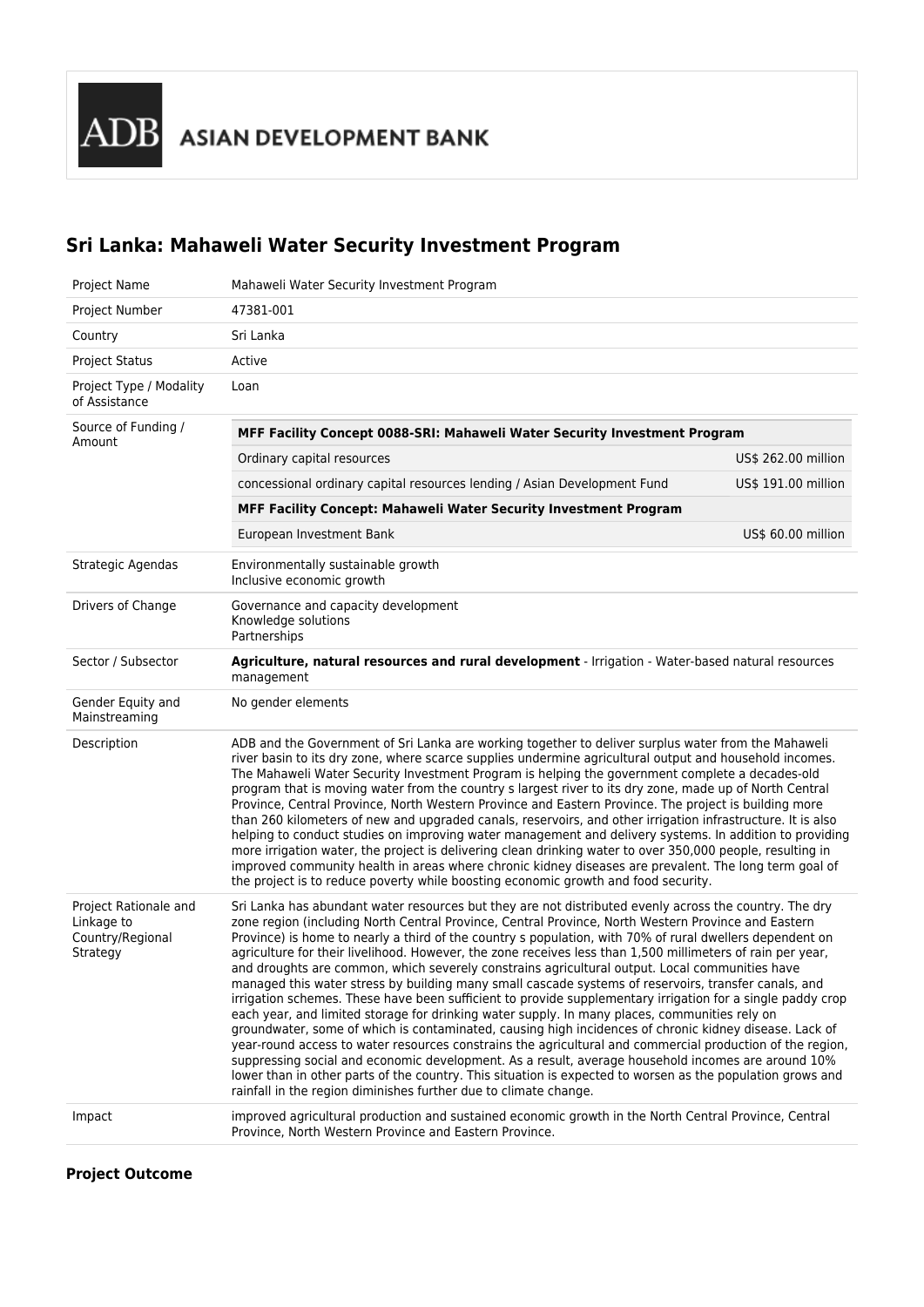| Description of Outcome                                                 | secured access to water resources for agricultural and drinking<br>purposes in project areas                                                                                                                                 |
|------------------------------------------------------------------------|------------------------------------------------------------------------------------------------------------------------------------------------------------------------------------------------------------------------------|
| Progress Toward Outcome                                                | Activities are ongoing.                                                                                                                                                                                                      |
| <b>Implementation Progress</b>                                         |                                                                                                                                                                                                                              |
| Description of Project Outputs                                         | New and improved water conveyance and storage infrastructure<br>constructed<br>Systems for improving water resources management and productivity<br>developed<br>Multidisciplinary investment program management operational |
| Status of Implementation Progress (Outputs, Activities, and<br>Issues) | Activities are ongoing.                                                                                                                                                                                                      |
| Geographical Location                                                  |                                                                                                                                                                                                                              |

### **Summary of Environmental and Social Aspects**

| Environmental<br>Aspects         | The first tranche of the investment program is categorized A for environment in accordance with ADB's<br>Safeguard Policy Statement (2009). Individual environmental assessments have been undertaken for the<br>three projects. Environment impact assessments for the NWPCP and UECP, each categorized A, and an initial<br>environment examination for MLBCRP are prepared. Since the investment program is time-sliced and<br>implementation of all three projects will begin under the first tranche, the environmental assessments cover<br>the entire investment program. All subsequent tranches will also be categorized A for environment. |
|----------------------------------|------------------------------------------------------------------------------------------------------------------------------------------------------------------------------------------------------------------------------------------------------------------------------------------------------------------------------------------------------------------------------------------------------------------------------------------------------------------------------------------------------------------------------------------------------------------------------------------------------------------------------------------------------|
| Involuntary<br>Resettlement      | The first tranche of the investment program is categorized B for involuntary resettlement impacts, based on<br>identified involuntary resettlement impacts of the separate projects: the NWPCP is category B, while the UECP<br>and MLBCRP are both category C. The resettlement framework for the investment program guides the<br>formulation of resettlement implementation plans for the first and subsequent tranches. A resettlement<br>implementation plan was prepared to address the involuntary resettlement impacts of the NWPCP under the<br>first tranche.                                                                              |
| Indigenous Peoples               | The preliminary work that the mission carried out and the environmental impact assessment study of the<br>project areas that the consultants engaged by the EA already carried out, did not identify any settlement of<br>Indigenous Peoples communities in the project areas.                                                                                                                                                                                                                                                                                                                                                                       |
|                                  | <b>Stakeholder Communication, Participation, and Consultation</b>                                                                                                                                                                                                                                                                                                                                                                                                                                                                                                                                                                                    |
| During Project Design            | The main stakeholders include Ministry of Mahaweli Development and Environment (MMDE), the Department<br>of Irrigation and the Mahaweli Authority of Sri Lanka in the project provinces, the farmers in the command<br>areas who are the end users of the irrigation water and beneficiaries, and approximately 194 project affected<br>families in the entire MFF who will need to be relocated to accommodate the new canals for water transfer.<br>The MMDE is responsible for the project design. The project affected families will participate through<br>consultations in the resettlement planning exercise.                                 |
| During Project<br>Implementation | The primary stakeholders comprising the Ministry of Mahaweli Development and Environment, the<br>Department of Irrigation and the Mahaweli Authority of Sri Lanka are already involved with the technical<br>design of the project with due consideration for minimally affecting human settlements and increasing the<br>area of the elephant habitat that the humans have encroached upon. The project affected families including<br>the poor and the excluded, will be involved in the project design with reference to developing a resettlement<br>framework and the resettlement planning exercise.                                           |

#### **Business Opportunities**

|             | Consulting Services All consulting services will be carried out using ADB's Consulting Guidelines. Advance contracting will be used.<br>Individual consultants were recruited to undertake the PPTA. |
|-------------|------------------------------------------------------------------------------------------------------------------------------------------------------------------------------------------------------|
| Procurement | All procurement activities will be carried out using ADB's Procurement Guidelines.                                                                                                                   |

### **Responsible Staff**

| Responsible ADB Officer    | Gore, Lance W.                                                                                                |
|----------------------------|---------------------------------------------------------------------------------------------------------------|
| Responsible ADB Department | South Asia Department                                                                                         |
| Responsible ADB Division   | Environment, Natural Resources & Agriculture Division, SARD                                                   |
| <b>Executing Agencies</b>  | Ministry of Mahaweli Development & Environment<br>82, Sampathpaya, Rajamalwatte Road, Battaramulla, Sri Lanka |

#### **Timetable**

Concept Clearance **02 Apr 2014**